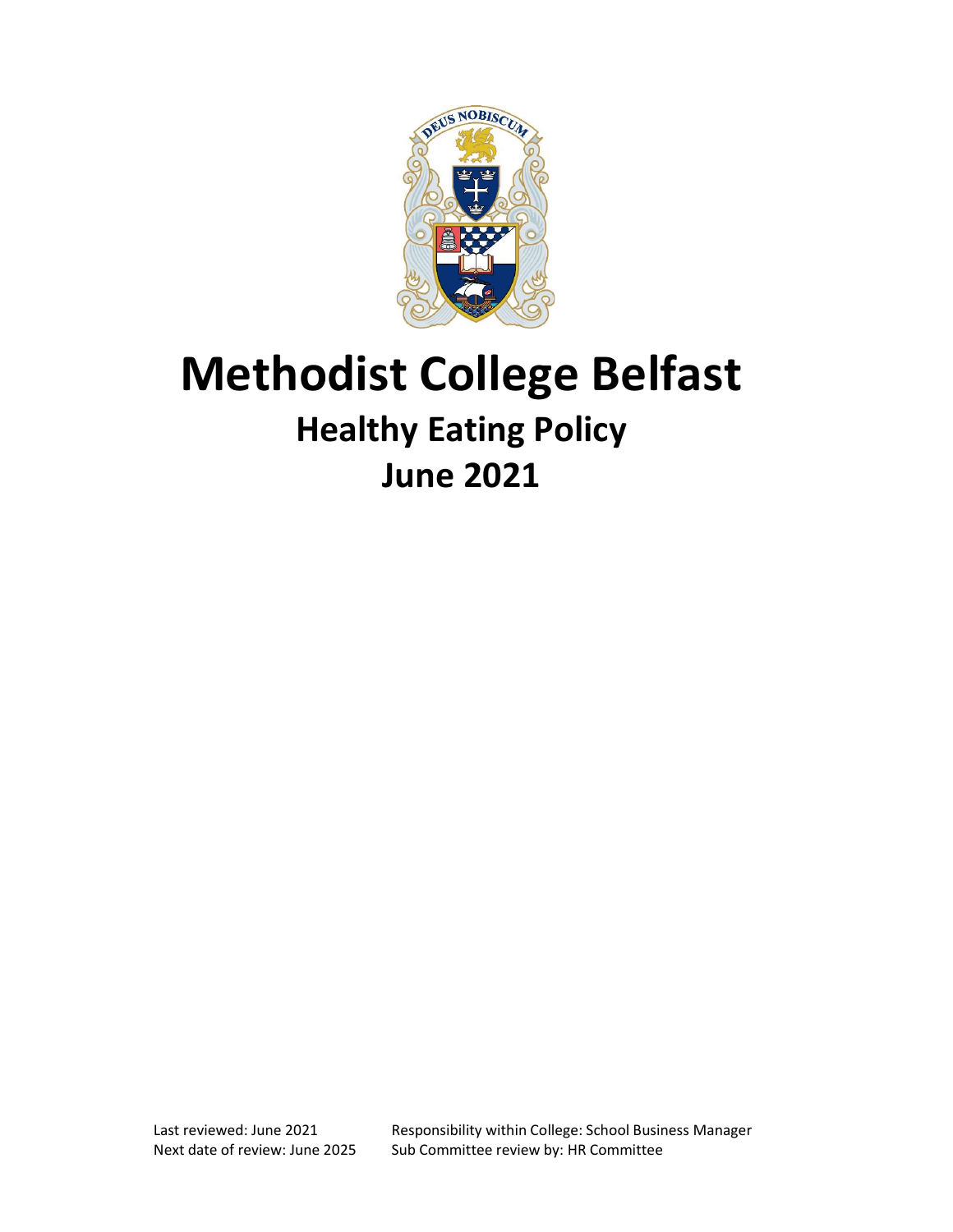# 1. Introduction

The College recognises that in order for pupils to achieve their full potential there is an important connection between a healthy diet and a pupil's ability to learn effectively. The College provides an environment that promotes healthy eating and enables pupils to make informed food choices.

## 2. Aims

The main aims of our school food policy are:

- To provide a range of healthy food choices throughout the school day and in line with the mandatory School Food Standards
- To support pupils to make healthy food choices and be better prepared to learn and achieve
- To ensure a consistent approach to healthy eating across the school community including pupils, staff and parents/carers

## 3. Food throughout the school day

## **Breakfast**

Breakfast is provided by Chartwells and served between 8:00 and 8:45 in the College Canteen. The breakfast menu includes meet the mandatory requirements of the School Food Standards.

#### School Lunches

School meals are provided by Chartwells and served in the College Canteen and in the Deli Bar. The school meals meet the mandatory requirements of the School Food Standards.

School meals are planned on a four-week cycle and always contain a vegetarian option, the menu is displayed on notice boards in the Canteen.

## Packed Lunches

Parents are encouraged to provide children with healthy packed lunches. Some suggestions for parents are available at https://www.nhs.uk/change4life/recipes/healthier-lunchboxes.

#### Water provision

There are drinking fountains in the Sports Hall, KLM block, the  $6<sup>th</sup>$  form Recreation Floor and the Whitla Hall to allow pupils access to water during the school day. Pupils are permitted to carry water with them, but for health and safety reasons they should seek permission to drink water during class from their teacher.

#### Break time Snacks

Chartwells offer healthy options which meet the mandatory requirements of the School Food Standards from the Deli Bar.

## 4. Curricular and extra-curricular activity

Food and nutrition is taught at an appropriate level throughout each key stage in Food and Nutrition Science and PE. The Eatwell model is used throughout the school (see appendix 1) as a model of understanding a balanced diet.

## 5. Special dietary requirements and allergies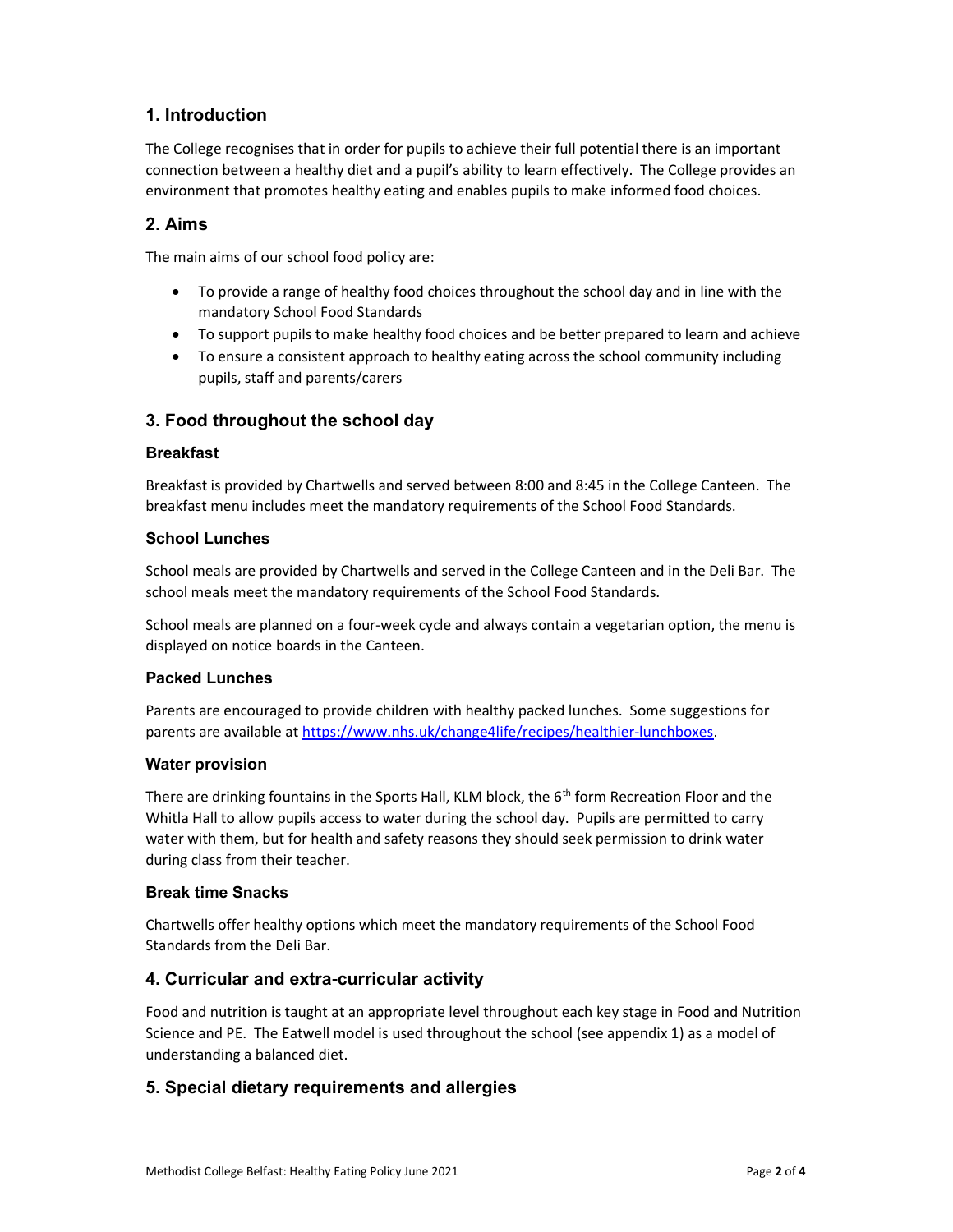The College does everything possible to accommodate pupils' specialist dietary requirements including allergies, intolerances, religious or cultural practices. Individual care plans are created for pupils with food allergies, this is coordinated by the School Nurse. If your pupil has special dietary requirements, the parent/guardian or pupil should speak to the canteen manager who will explain how Chartwells can accommodate dietary requirements.